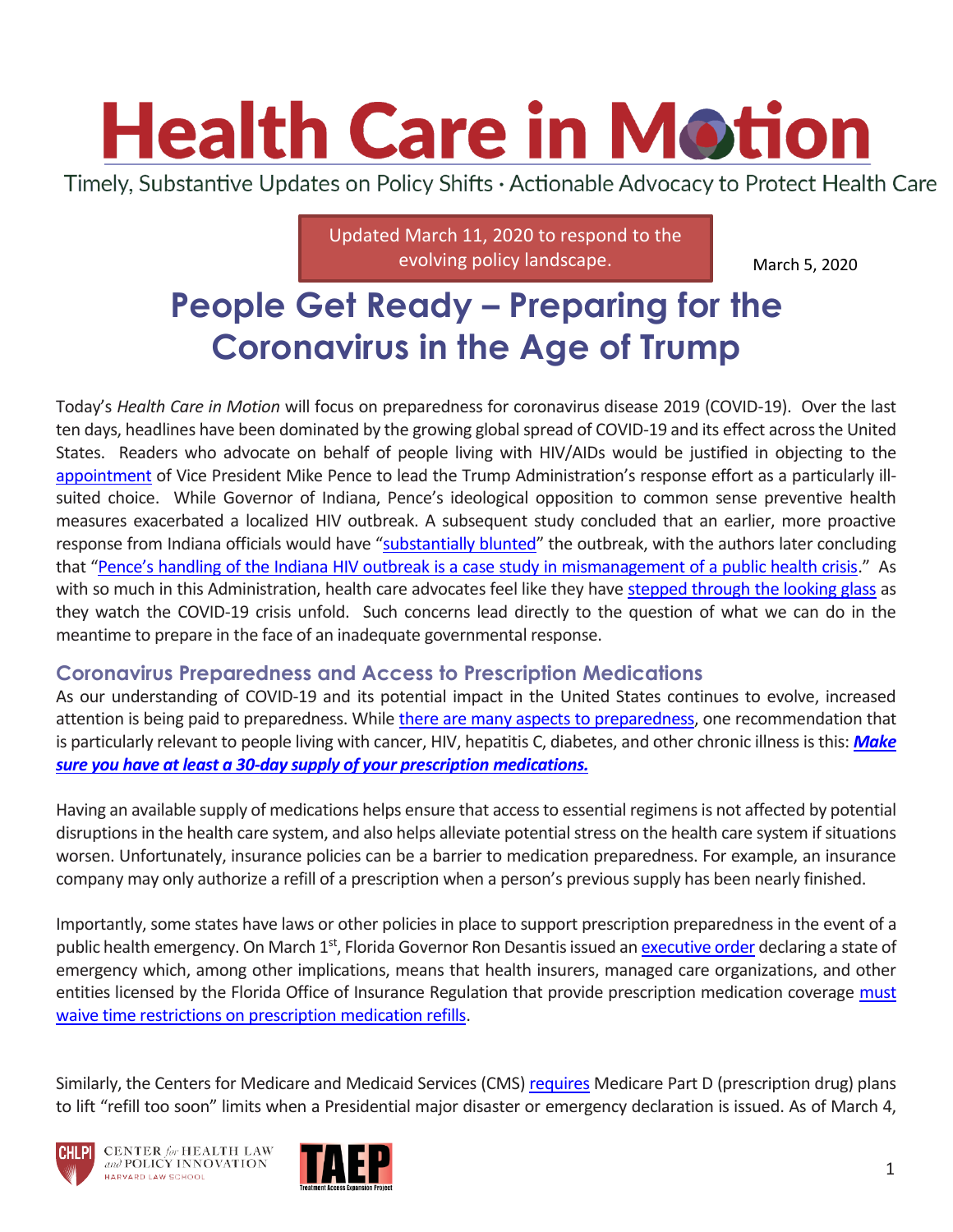2020 , President Trump has not issued a declaration that would trigger the requirement to take effect; however, CMS also [encourages](https://www.cms.gov/Medicare/Prescription-Drug-Coverage/PrescriptionDrugCovContra/Downloads/MemoPDBManualChapter5_093011.pdf) plans to lift limits in advance of an impending disaster.

Please note: The Secretary of the Department of Health and Human Services can also declare a public health emergency that lifts "refill too soon" limits and triggers other requirements. A public health emergency, as declared by Secretary Azar, has been in place since [January 27, 2020.](https://www.phe.gov/emergency/news/healthactions/phe/Pages/2019-nCoV.aspx) CMS issued related [guidance for Part D sponsors](https://www.cms.gov/files/document/hpms-memo-covid-information-plans.pdf) on March 10, 2020.

Advocates and other concerned persons can take the following steps right now towards prescription preparedness in the face of COVID-19:

 Review your state laws, regulation, and guidance documents to understand whether, and under what circumstances, insurance companies are required to ease refill restrictions. (CHLPI has initiated research on this issue for several states, which can be accessed here.)

Link removed given the quickly evolving landscape.

- If insurance companies are required to ease restrictions subject to the occurrence of a specific event (such as a declaration of emergency), advocate for government officials to take such necessary steps.
- In states that do not have requirements, advocate for regulators to release a bulletin encouraging insurance companies to support emergency preparedness.
- Call insurance companies to ask if they will waive refill restrictions to support preparedness.

Events such as COVID-19 and recent natural disasters highlight gaps in law and policy that increase the likelihood of poor health outcomes among vulnerable communities. CHLPI is working to ensure reforms that strengthen coordination and enable continuity of care.

#### **About CHLPI's Emergency/Disaster Preparedness Project:**

In 2019, Cancer*Care*, a leading national nonprofit providing free, professional support services to individuals affected by cancer, launched a project to identify and begin to address the challenges cancer patients face in the wake of a natural disaster. CHLPI is working with Cancer*Care* to provide policy guidance and support for the disaster response program.

Cancer*Care*'s initiative is funded by the Bristol-Myers Squibb Foundation and the Merck Foundation.

The current crisis highlights another important effect of our work. Advocates for access to health care generally believe that universal health insurance coverage is essential. The COVID-19 outbreak underscores an important but underappreciated aspect of universal coverage. Access to care amidst a pandemic benefits not only the people who are themselves covered, but also [mitigates the effect of the virus across the entire](https://twitter.com/nicholas_bagley/status/1235229821736755203?s=20) U.S. population. When Medicaid beneficiaries are guaranteed COVID-19 testing without a co-pay, [for example,](https://www.governor.ny.gov/news/governor-cuomo-announces-new-directive-requiring-new-york-insurers-waive-cost-sharing) the beneficial effects in disease mitigation will compound across all residents in a state.